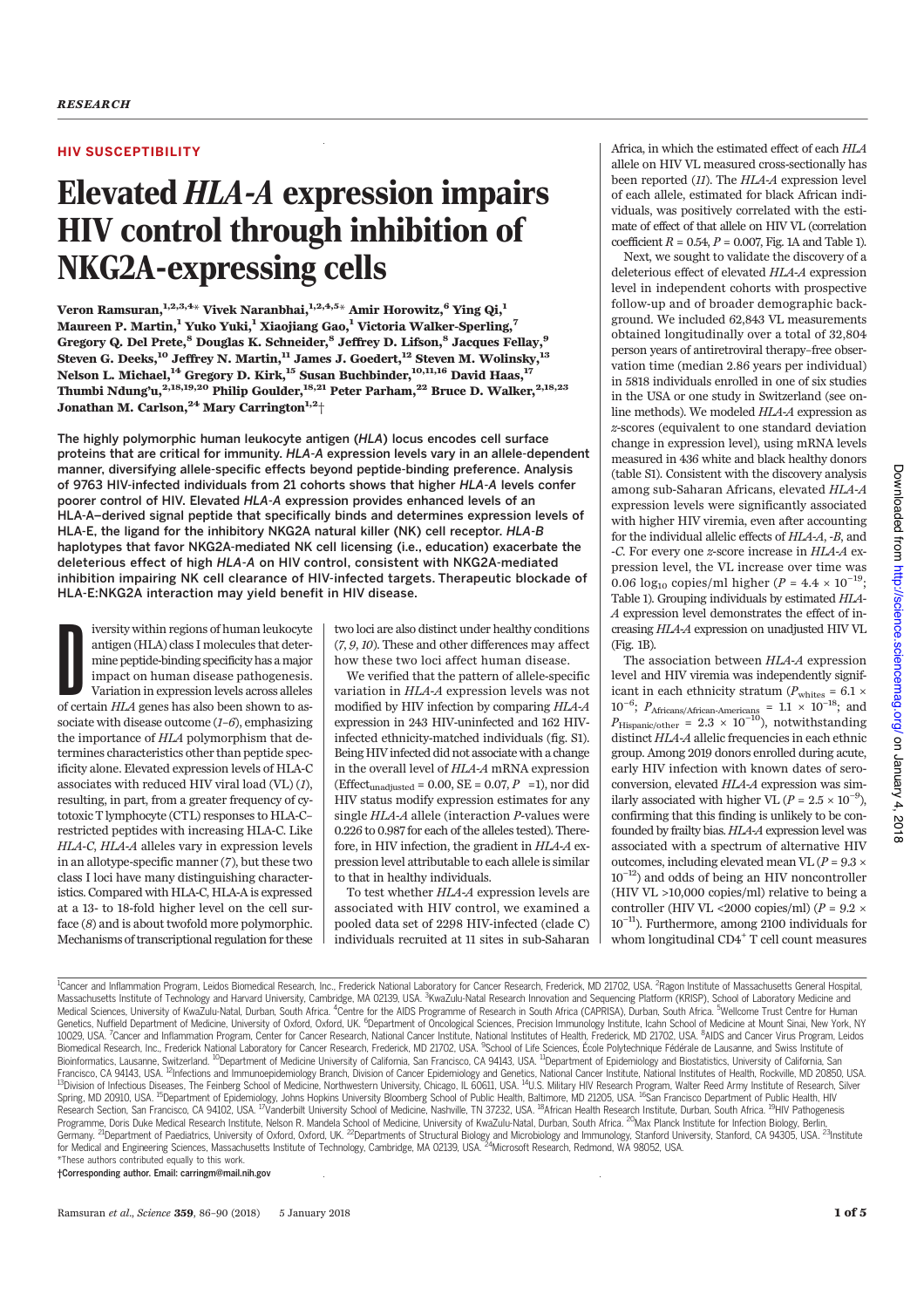

Fig. 1. Elevated HLA-A expression levels are associated with increased HIV viremia and reduced CD4<sup>+</sup> T cell counts. (A) Data represent 2298 HIV-infected individuals from South Africa, Botswana, and Zambia, enrolled at 11 sites with cross-sectionally measured VLs. Each dot represents the average estimated expression level for a specific HLA-A allele by that allele's reported effect on cross-sectional VL (11). A linear regression line is shown in blue with 95% confidence interval in gray. The

size of each point is scaled by the number of contributing alleles; however, the correlation estimate is not weighted. (B) HIV viremia among 5818 HIVinfected adults and  $(C)$  CD4<sup>+</sup> T cell counts among 2100 HIV-infected adults followed prospectively and grouped according to one-unit z-score change in HLA-A expression. VLs are plotted against time following seroconversion or date of enrollment (censored at ~5 years). In (B) and (C), lines are best fit (LOWESS lines) to unadjusted VL or CD4 counts.

were available, higher HLA-A expression was strongly, and substantially, associated with reduced CD4+ T cell counts (Table 1). The effects of HLA-A expression levels on VL and CD4 count were stable over time (Fig. 1, B and C), consistent with a temporally sustained mechanism. Finally, we examined a partially nonoverlapping (39.1% of donors were not included in the VL analyses) collection of five natural-history cohorts, including 1159 antiretroviral-naïve individuals followed prospectively after HIV infection. Even in this limited sample, elevated HLA-A expression was associated with accelerated progression to  $\text{AIDS}_{1987}$  $(P = 0.04)$  and progression to  $CD4^+$  T cell count of <200 cells/ $\mu$ l (P = 0.02), again after adjusting for all individual HLA alleles.

HLA-A expression levels vary across alleles in a continuous manner, indicating multiple polymorphic regulatory sites that together determine the expression level of any given allele. As no single variant controls HLA-A expression levels, genomewide association studies (GWAS) are not expected to detect such effects. Using formal HLA-A typing results, we inferred expression level for 3057 white, Hispanic, and black individuals included in the International HIV Controllers GWAS (12) (40% of whom were not included in any of the analyses described above). HLA-A expression was significantly associated with HIV elite controller or noncontroller status even after adjusting for population structure ( $P = 2.7 \times 10^{-5}$ ). This observation emphasizes a limitation of GWAS when the combined effects of multiple genetic variants determine a phenotype.

Next, we sought to determine the likely mechanism(s) for the finding that elevated HLA-A expression associates with impaired HIV control. HLA-E serves as a ligand for the strongly inhibitory receptor CD94/NKG2A expressed on both natural killer (NK) cells and T cells. Expression of HLA-E is dependent on stable binding of a signal peptide derived from the leader sequence of HLA-A, -B and -C molecules (residues –22 to −14 relative to the mature protein) (13, 14). Methionine at position 2 of the signal peptide (residue −21) stabilizes and promotes HLA-E expression, and all HLA-A and -C allotypes are fixed for methionine, whereas HLA-B contains a polymorphism that encodes either methionine (−21M) or threonine (−21T) at this position (15,16). Unlike HLA-A, there is minimal variance in HLA-B transcriptional levels across alleles and individuals (17), so HLA-E expression is expected to vary not as a consequence of differences in HLA-B expression levels, but rather as a result of HLA-B –21M/T variation. Accordingly, HLA-B −21M enhances HLA-E expression level in a copy-dependent manner (15). We tested whether HLA-A expression levels may similarly be associated with HLA-E expression levels. Among 58 healthy donors, higher predicted HLA-A expression levels, and therefore higher HLA-A–derived signal peptide, was significantly correlated with higher HLA-E expression levels on the cell surface, independently of the reported effects of HLA-B –21 (Fig. 2A and table S2).

HLA-E has two common allelic variants denoted  $E^*$ 01:01 and  $E^*$ 01:03, reportedly varying in peptide affinities, peptide repertoires, and surface expression levels (18). Although HLA-E\*01:03 associates with higher surface expression in univariate analyses, this association was not significant after adjusting for  $HLA-B$  –21 and  $HLA-A$  genotypes (table S2). As  $HLA-E*01:03$  and  $HLA-B-21M$ alleles are in significant linkage disequilibrium  $(D' = 0.52)$ , the increased peptide supply attributable to HLA-B –21M and HLA-A expression level likely account for higher expression of HLA-E\*01:03, rather than the variant distinguishing HLA- $E^*01:03$  from  $-E^*01:01$ . Accordingly,  $HLA-E$ variants did not show independent association with HIV outcomes (table S3). Similarly, addition of HLA-E genotype to a model fitting HLA-A expression and HLA-B –21M (and their interaction) was inferior to a model excluding  $HLA-E$  genotype in explaining HIV viremia.

The responsiveness of NK cells varies according to the presence of inhibitory-receptor/HLA pairs because of a process termed NK cell education or licensing (19). Accordingly, quantitative variation in HLA expression may influence target cell recognition through both ligand density variation and licensing modulation. The HLA-B  $-21$  M/T variant distinguishes between two sets of HLA haplotypes that have differential effects on NK cell education, where −21M marks haplotypes that bias toward NKG2A-mediated education and −21T marks alternative haplotypes that bias toward KIR (killer cell immunoglobulinlike receptor)–mediated education (15). The reported linkage disequilibrium between HLA-B –21M and HLA-B Bw6/HLA-C group1 alleles that interact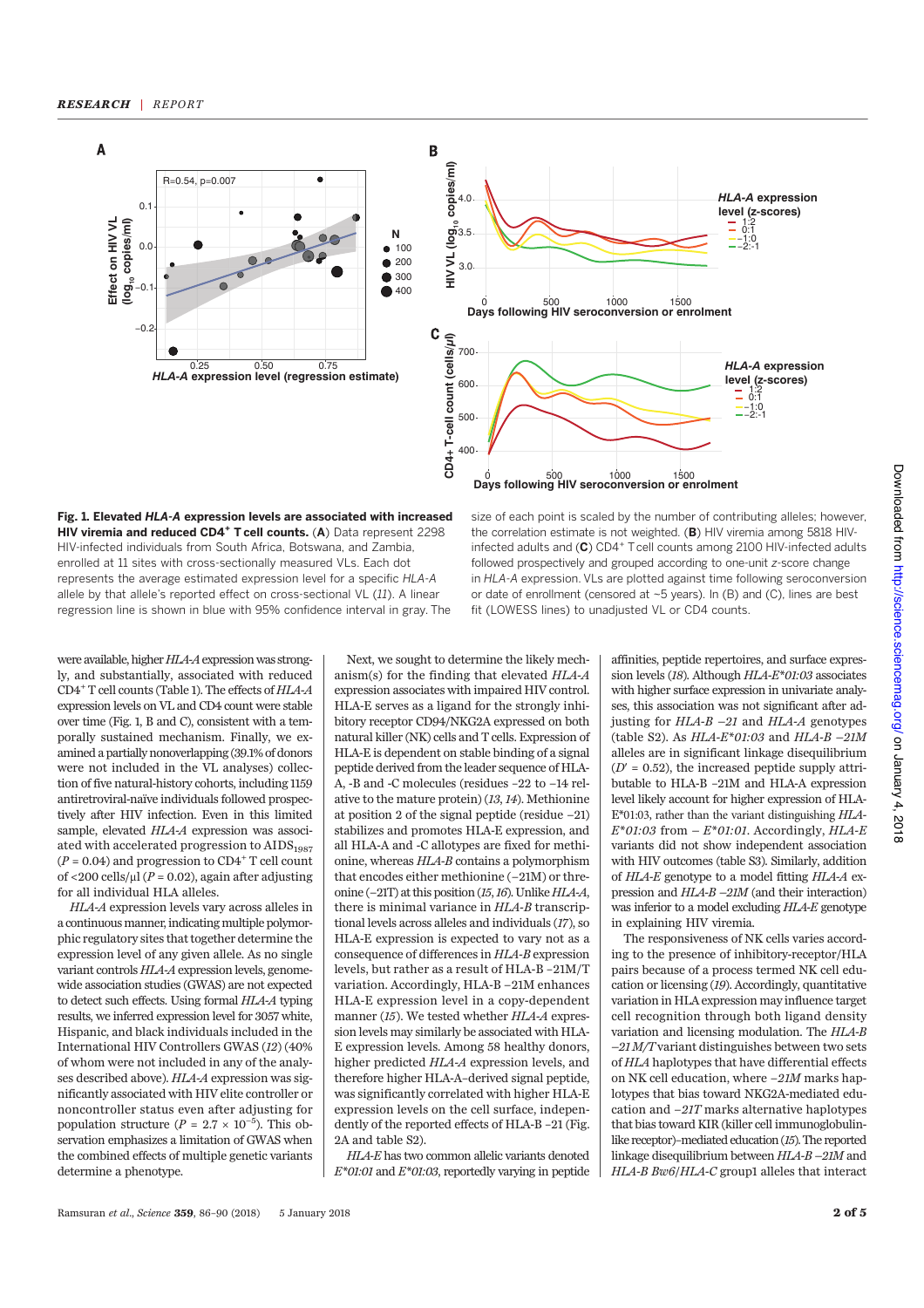Table 1. HLA-A expression level is associated with impaired HIV control and is robust to multiple outcome definitions, and subset analyses across 9763 independent individuals of varying geographic and ethnic background. Effect estimates denote the effect of one z-score (i.e. one standard deviation) increase in HLA-A expression on the outcome denoted.

| <b>Study</b>                                                                                                     | <b>Outcome measure</b>          | <b>Modeling approach</b>                                                             | $\mathbf n$                             | <b>Effect estimate</b><br>per HLA-A z-score<br>increase | 95% CI                | P-value                                    |
|------------------------------------------------------------------------------------------------------------------|---------------------------------|--------------------------------------------------------------------------------------|-----------------------------------------|---------------------------------------------------------|-----------------------|--------------------------------------------|
|                                                                                                                  |                                 | <b>Cross-sectional discovery studies</b>                                             |                                         |                                                         |                       |                                            |
| Pooled analysis of 2298 individuals Viral load (log10)<br>from 11 African sites (11). Black<br>individuals only. | copies/ml)                      | Spearman correlation<br>of VL effect and<br>expression level for<br>23 HLA-A alleles | 2298 volunteers                         | Spearman $R = 0.54$                                     | $NA+$                 | 0.007                                      |
|                                                                                                                  |                                 | Prospective validation studies with longitudinal follow-up                           |                                         |                                                         |                       |                                            |
| Pooled analysis of 5818 individuals<br>from six U.S. cohorts (ACTG,                                              | Longitudinal viral<br>load(VL)  | Mixed effects-linear*                                                                |                                         |                                                         |                       |                                            |
| ALIVE, MACS, MHRP, Ragon,<br><b>SCOPE) and one Swiss cohort</b>                                                  | All individuals                 |                                                                                      | 62,843 VL in 5,818<br>volunteers        | $0.06 \log_{10}$<br>copies/ml                           |                       | $0.05:0.08$ 4.4 $\times$ 10 <sup>-19</sup> |
| (SWISS). Pooled data from<br>3442 white, 1497 black,<br>233 Hispanic, 60 Asian,                                  | Known date of<br>seroconversion |                                                                                      | 21.817 VL in 2.019<br>volunteers        | $0.06 \log_{10}$<br>copies/ml                           |                       | $0.04:0.08$ $2.5 \times 10^{-9}$           |
| 14 other, and 572 of mixed<br>or other ancestry.                                                                 |                                 |                                                                                      |                                         |                                                         |                       |                                            |
| Mean viral load (mVL)                                                                                            | Mixed effects-linear*           | 5.818 mVL in<br>5.818 volunteers                                                     | 0.14 $log_{10}$ copies/ml               | 0.10:0.18                                               | $9.3 \times 10^{-12}$ |                                            |
| Controller/non-controller                                                                                        | Mixed effects-binomial*         | 2011 controller/<br>2997 noncontroller                                               | $OR^{\S} = 1.30$                        | 1.20:1.42                                               | $9.2 \times 10^{-11}$ |                                            |
| CD4 <sup>+</sup> T cell count (cells/µl)                                                                         | Mixed effects-linear*           | 56,415 CD4<br>counts in 2.100<br>volunteers                                          | $-37.8$ cells/ $\mu$ l                  | $-41.3:34.2$                                            | $5.9 \times 10^{-94}$ |                                            |
|                                                                                                                  |                                 | Prospective natural history validation studies                                       |                                         |                                                         |                       |                                            |
| Pooled analysis of 1159 individuals<br>from five U.S. sites (ALIVE,                                              | Time to AIDS<br>(CDC 1987)      | Mixed effects-Cox*                                                                   | 1159 at-risk individuals,<br>433 events | $HR^{  } = 1.25$                                        | 1.01:1.55             | 0.04                                       |
| <b>MACS, MHCS, SFCCC and</b><br>DCGCS). Pooled data from<br>white, black, Hispanic or<br>other ethnicities.      |                                 |                                                                                      |                                         |                                                         |                       |                                            |
| Time to CD4 <200 cells/µl                                                                                        | Mixed effects-Cox*              | 1159 at-risk individuals.<br>537 events                                              | $HR = 1.24$                             | 1.03:1.49                                               | 0.02                  |                                            |
|                                                                                                                  |                                 | Reanalysis of broad HIV case-control genome-wide association study                   |                                         |                                                         |                       |                                            |
| Pooled analysis of 3057 white,<br>Hispanic, and black ethnicities.                                               | Controller/<br>non-controller   | Logistic-regression <sup>†</sup>                                                     | 737 controller/<br>2300 noncontroller   | $OR = 1.29$                                             | 1.14:1.45             | $2.7 \times 10^{-5}$                       |

\*HLA-A, -B, and -C alleles, and timing of viral load measurements (for prospective studies) were taken into account by being coded as random effects. †For GWAS analysis, population structure was adjusted for using the top five principal components.

poorly with KIR is evident in our cohort (fig. S2). Using a ligand-independent activation assay designed to measure NK cell licensing, NKG2A+/KIR-NK cells from HLA-B –21MM+ donors were more responsive than NKG2A– /KIR+ NK cells from the same donors ( $P_{\text{wilcoxon}} = 1.5 \times 10^{-6}$ ), and notably, the strength of licensing among NKG2A<sup>+</sup>/KIR<sup>-</sup> NK cells correlated with HLA-A expression level  $(R = 0.69, P = 0.03; Fig. 2B)$ . Conversely, KIR<sup>+</sup>/ NKG2A– NK cells were more strongly licensed in HLA-B –21TT donors ( $P = 1.1 \times 10^{-5}$ ), and this was not correlated with HLA-A expression. Thus, HLA haplotypes characterized by both HLA-B –21M and high HLA-A genotypes, which provide highest levels of HLA-E epitope, strongly bias toward NKG2A-mediated education.

We next tested whether variation in HLA-A expression alters NK cell responses toward HIV- infected target cells, and whether this varies according to HLA-B –21 genotype. Increasing HLA-A expression was significantly correlated with greater inhibition of NK cell degranulation exclusively among HLA-B –21MM donors, when target cells were HIV infected and the autologous effector NK cells necessarily expressed NKG2A  $(R = -0.77, P = 0.016, Fig. 2C)$ . These data extend previous observations (20).

We reasoned that the genetic epidemiological effect of HLA-A expression level on impairing HIV control may vary according to  $HLA-B-2I$ genotype. We examined the two extremes in variation of NK cell education demarcated by HLA-B –21 MM versus TT, although education varies across a continuum (21). Haplotypes tagged by HLA-B –21M exacerbate the deleterious effect of HLA-A expression on HIV viremia (interaction

 $P = 5.3 \times 10^{-9}$ ), regardless of ethnicity (Fig. 3). The effect of HLA-A expression level on HIV viremia is of greater magnitude in individuals with two  $HLA-B$  methionine-encoding alleles  $\text{[VL}_{\text{effect-MM}} =$ 0.22, 95% confidence interval (CI) 0.17-0.26  $log_{10}$ copies/ml per one z-score,  $P = 1.5 \times 10^{-21}$ ] than in donors with two threonine-encoding HLA-B alleles (VL<sub>effect-TT</sub> =  $0.06, 95\%$  CI 0.04-0.08  $log_{10}$ copies/ml per one *z*-score,  $P = 1.8 \times 10^{-9}$ ). The independent effect of HLA-B –21M varied across Caucasians and Africans/African Americans (fig. S4), perhaps owing to substantial differences in HLA haplotypes in Africans. In an HLA-B-21M/M individual, decrease in HLA-A expression by two  $z$ -scores (0.44 $log_{10}$  copies/ml lower VL) is comparable in magnitude to the effect of the presence of HLA-B\*57 (0.41 log<sub>10</sub> copies/ml lower VL in the same data set).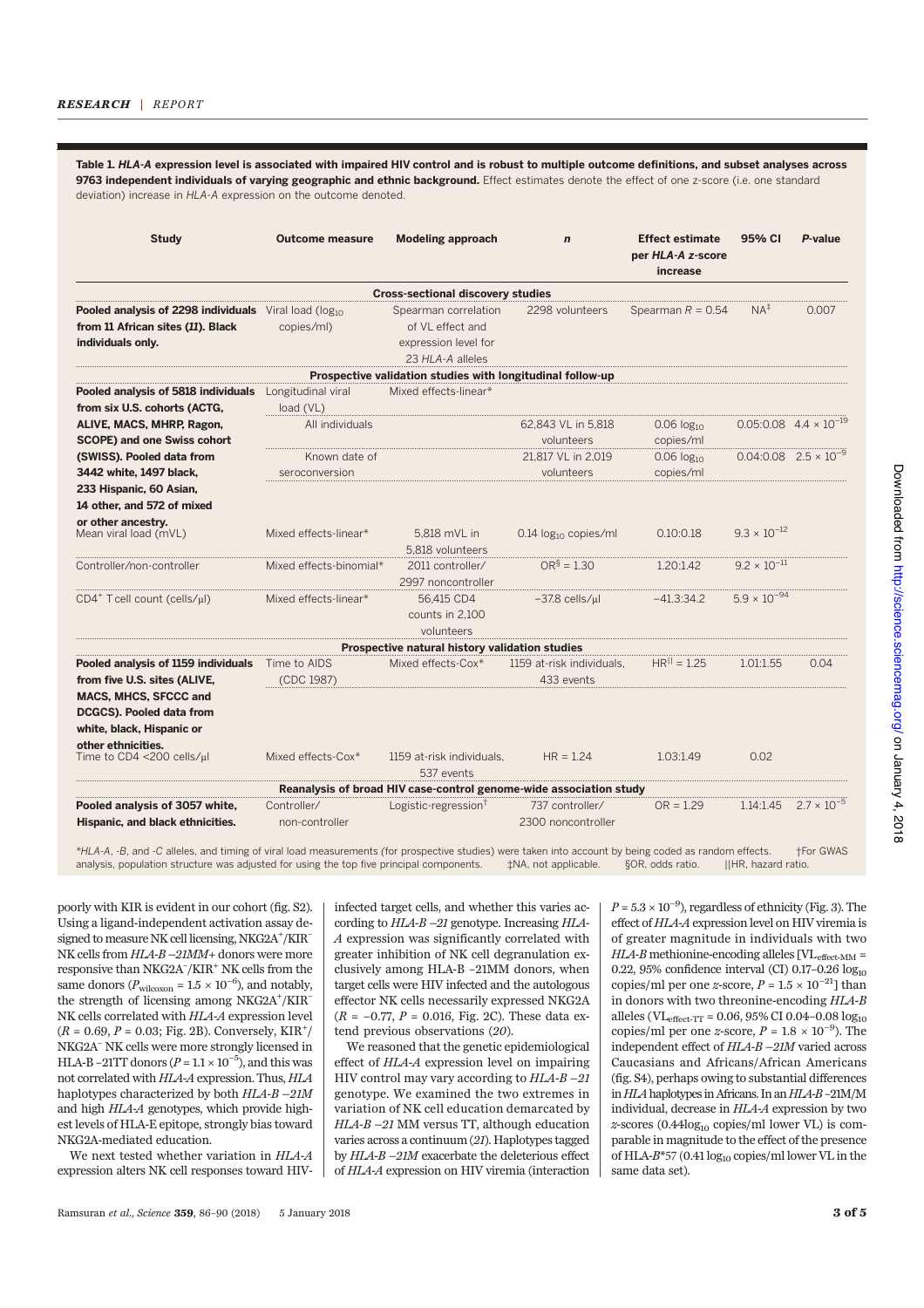Fig. 2. HLA-A expression and HLA-B –21M regulate HLA-E expression, resulting in biased licensing of NKG2A-expressing NK cells that are impaired in their killing of HIV-infected target cells. (A) HLA-E expression according to HLA-A expression and HLA-B –21M in 58 HIV-uninfected donors. Each dot represents HLA-E expression levels (expressed as median signal intensity on a linear scale), as determined by CyTOF (15), and imputed HLA-A expression  $(z\text{-score})$  ( $R_{\text{pearson}} = 0.43$ ; 95% CI 0.20-0.62;  $P =$  $5 \times 10^{-4}$ ). (B) NKG2A<sup>+</sup> NK cell licensing varies by HLA-A expression and HLA-B –21M. Peripheral blood mononuclear cells (PBMCs) from 10 HLA-B –21M/M and 10 HLA-B –21T/T donors were coincubated with Raji cells pretreated with mouse antibody (2.5 µg/ml) against human CD20 for 6 hours to probe NK cell licensing and education. Each point represents the proportion of  $IFN-\gamma^+$  NK cells from each individual that are NKG2A<sup>+/</sup>KIR<sup>-</sup> (triangles) or KIR<sup>+</sup>/NKG2A<sup>-</sup> (circles) as a function of HLA-A expression. Dotted and solid lines show best fit lines for NKG2A<sup>+</sup> and KIR<sup>+</sup> subsets, respectively. The association between NK cell responsiveness and HLA-A expression for NKG2A+ NK cells in HLA-B –21M/M donors was  $R_{\text{pearson}} =$ 0.69 (95% CI 0.10–0.92), P = 0.03; all other correlations were not significant. (C) PBMCs from 9 HLA-B –21M/M and 9 HLA-B –21T/T donors were cocultured for 6 hours with autologous T cell blasts that were left uninfected or were infected with HIV [vesicular stomatitis virus G glycoprotein (VSV-G) pseudotyped NL4-3] and stained for CD107A, a marker of NK cell degranulation (see fig. S3 for gating strategy). HLA-A expression was formally measured in these T cell blasts by quantitative polymerase chain reaction and is expressed relative to  $\beta$ 2M expression levels. Plots show individual proportions of NK cells expressing CD107a among NKG2A<sup>+</sup>KIR<sup>-</sup> and NKG2A<sup>-</sup>KIR<sup>-</sup> subsets. A best fit line is shown for significantly correlated observations. Red and black lines and dots denote TT and MM donors, respectively. The association between NKG2A<sup>+</sup>KIR<sup>-</sup>NK cell response to HIV-infected target cells, and HLA-A expression in HLA-B –21M/M donors was  $R_{\text{pearson}} =$ –0.77 (95% CI –0.21 to –0.95), P = 0.02; all other correlations were not significant.

Taken together, these data support a model of increased HLA-A expression having a deleterious effect on HIV control through enhanced HLA-E expression that results in increased NKG2Amediated NK (and/or T cell) inhibition, and impaired elimination of HIV-infected target cells.

HIV is capable of avoiding both T cell and NK cell recognition of infected host cells. HIV Nefmediated reduction of HLA-A and -B (22) surface expression and Vpu-mediated reduction of HLA-C (23) likely serve to reduce antigen presentation and T cell killing of infected targets. These viral mechanisms occur posttranslationally (22, 23) and should not affect the contribution of HLA class I signal peptides to enhancing HLA-E expression. This in turn may serve to allow conti-



way that we delineate, signaling through NKG2A dominates and overrides NKG2C signaling (28).

These data show that expression level variation participates in the complex patterns of HLA associations in HIV disease, a pattern recognized for class I in other species (29). Blockade of HLA-E:NKG2A–mediated inhibition in vivo is a therapeutic strategy being explored through clinical trials of an antibody against NKG2A (monalizumab) for treatment of rheumatoid arthritis (NCT02331875), cancer (NCT 02557516, NCT02643550, NCT02459301, NCT02671435), and stem-cell transplantation (NCT02921685), because a role for HLA-E–mediated immunosuppression is recognized in these disorders (30, 31). Our data suggest that antagonizing HLA-E/NKG2A

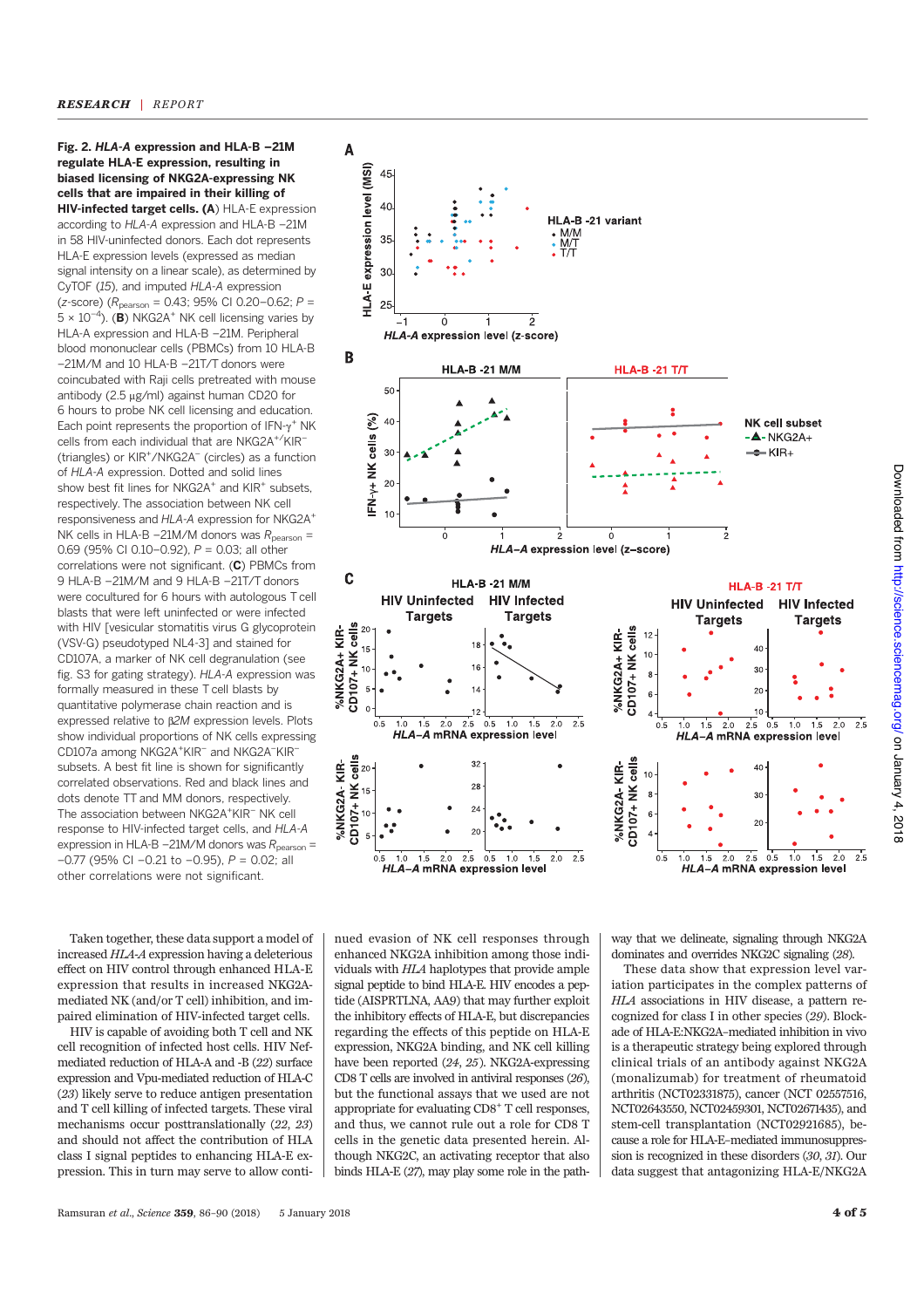

### Fig. 3. The effect of HLA-A expression on HIV VL is modified by HLA-B alleles encoding methionine at position –21 in the signal

peptide. The magnitude of effect (slope) of HLA-A expression on HIV viral load is stronger among individuals with HLA-B –21 MM (VL from 428 individuals, black line,  $VL_{effect-MM} = 0.22 log_{10}$ copies/ml,  $P = 1.5 \times 10^{-21}$  adjusted for HLA-A, -B, and -C) compared with HLA-B TT (VL from 3071 individuals, red line,  $VL_{effect-TT} = 0.06$  log<sub>10</sub> copies/ml,  $P = 1.8 \times 10^{-9}$  adjusted for HLA-A, -B, and -C). Interaction  $P = 5.3 \times 10^{-9}$ . Gray shading represents 95% CI of the linear estimate. interactions, perhaps in combination with other therapies, may provide benefit in HIV disease. This might be an attractive approach in HIV cure strategies. Genetic validation of NKG2A as a therapeutic target in additional diseases by testing for effects of HLA-A and HLA-B –21 genotypes may rationalize the use of anti-NKG2A therapy in other disorders.

# REFERENCES AND NOTES

- 1. R. Apps et al., Science 340, 87–91 (2013).
- 2. E. C. Ibrahim et *al*., A*m. J. Pathol.* **162**, 501–508 (2003).<br>3. E. W. Petersdorf et *al., Blood* **124**, 3996–4003 (2014).
- 4. E. W. Petersdorf et al., N. Engl. J. Med. 373, 599–609 (2015).
- 
- 5. P. Raj et al., eLife  $\overline{5}$ , e12089 (2016). 6. W. T. Wissemann et al., Am. J. Hum. Genet. 93, 984–993 (2013).
- 7. V. Ramsuran et al., Hum. Mol. Genet. **24**, 4268–4275 (2015).<br>8. R. Apps et al., J. Immunol. **194**, 3594–3600 (2015).<br>9. S. Kulkarni et al., Nature **472**, 495–498 (2011).
- 8. R. Apps et *al., J. Immunol.* **194**, 3594–3600 (2015).<br>9. S. Kulkarni et *al., Nature 472, 4*95–498 (2011).
- 
- 10. N. Vince et al., Am. J. Hum. Genet. 99, 1353–1358 (2016).
- 11. J. M. Carlson et al., Nat. Med. 22, 606–613 (2016).
- 12. International HIV Controllers Study, Science 330, 1551–1557 (2010).
- 13. V. M. Braud et *al.*, Nature **391**, 795–799 (1998).<br>14. N. Lee et al., Proc. Natl. Acad. Sci. U.S.A. **95**, 5199–5204 (1998).
- 15. A. Horowitz et al., Sci. Immunol. 1, eaag1672 (2016).
- 16. N. Lee, D. R. Goodlett, A. Ishitani, H. Marquardt, D. E. Geraghty, J. Immunol. 160, 4951–4960 (1998).
- 17. V. Ramsuran et al., J. Immunol. 198, 2320–2329 (2017).
- 18. R. K. Strong et al., J. Biol. Chem. **278**, 5082–5090 (2003).<br>19 M T Orr L. Lanier Cell **142**, 847–856 (2010).
- 19. M. Scieng et an., 3. Bien. enem. 276; 3382 333
- 20. A. M. Merino et al., Clin. Exp. Immunol. 174, 414–423 (2013). 21. P. Brodin, K. Kärre, P. Höglund, Trends Immunol. 30, 143–149 (2009).
- 
- 22. G. B. Cohen et al., Immunity **10**, 661–671 (1999).<br>23. R. Apps et al., Cell Host Microbe **19**, 686–695 (2016).
- 24. Z. B. Davis et al., PLOS Pathog. 12, e1005421 (2016).
- 25. J. Nattermann et al., Antivir. Ther. 10, 95–107 (2005).
- 26. J. M. Moser, J. Gibbs, P. E. Jensen, A. E. Lukacher, Nat. Immunol. 3, 189–195 (2002).
- 27. H. Wada, N. Matsumoto, K. Maenaka, K. Suzuki, K. Yamamoto, Eur. J. Immunol. 34, 81–90 (2004).
- 28. V. Béziat et al., Blood 117, 4394–4396 (2011).
- 29. J. Kaufman, H. Völk, H. J. Wallny, Immunol. Rev.143, 63–88 (1995). 30. L. Wieten, N. M. Mahaweni, C. E. Voorter, G. M. Bos,
- M. G. Tilanus, Tissue Antigens 84, 523-535 (2014).
- 31. R. T. Manguso et al., Nature 547, 413–418 (2017).

#### ACKNOWLEDGMENTS

We thank the volunteers in the contributing cohorts, their health-care providers, and the investigators involved in data collection. This work was supported by the National Cancer Institute, National Institutes of Health, and the Collaboration for AIDS Vaccine Discovery of the Bill and Melinda Gates Foundation. Additional funding was provided by the Howard Hughes Medical Institute (T.N.), International AIDS Vaccine Initiative, and South Africa National Research Foundation. See the extended acknowledgments in the supplementary materials for full details. Data and code to understand and assess the conclusions of this research are available in the main text, supplementary materials, or upon request of the authors. Genotyping of samples was subject to materials transfer agreements and institutional review board approved protocols, full details of which have been supplied to Science. V.N., V.R., A.H., J.M.C, and M.C. conceived and designed the study. All authors contributed to the generation, acquisition, analysis, and/or interpretation of data. V.N., V.R., and M.C. drafted the manuscript. All authors critically reviewed the manuscript for important intellectual content and approved the final version of the manuscript. This work is licensed under a Creative Commons Attribution 4.0 International (CC BY 4.0) license, which permits unrestricted use, distribution, and reproduction in any medium, provided the original work is properly cited. To view a copy of this license, visit http:// creativecommons.org/licenses/by/4.0/. This license does not apply to figures/photos/artwork or other content included in the article that is credited to a third party; obtain authorization from the rights holder before using such material.

#### SUPPLEMENTARY MATERIALS

www.sciencemag.org/content/359/6371/86/suppl/DC1 Materials and Methods Table S1 to S3 Figs. S1 to S3 References (32–49)

30 January 2017; resubmitted 16 October 2017 Accepted 4 December 2017 10.1126/science.aam8825